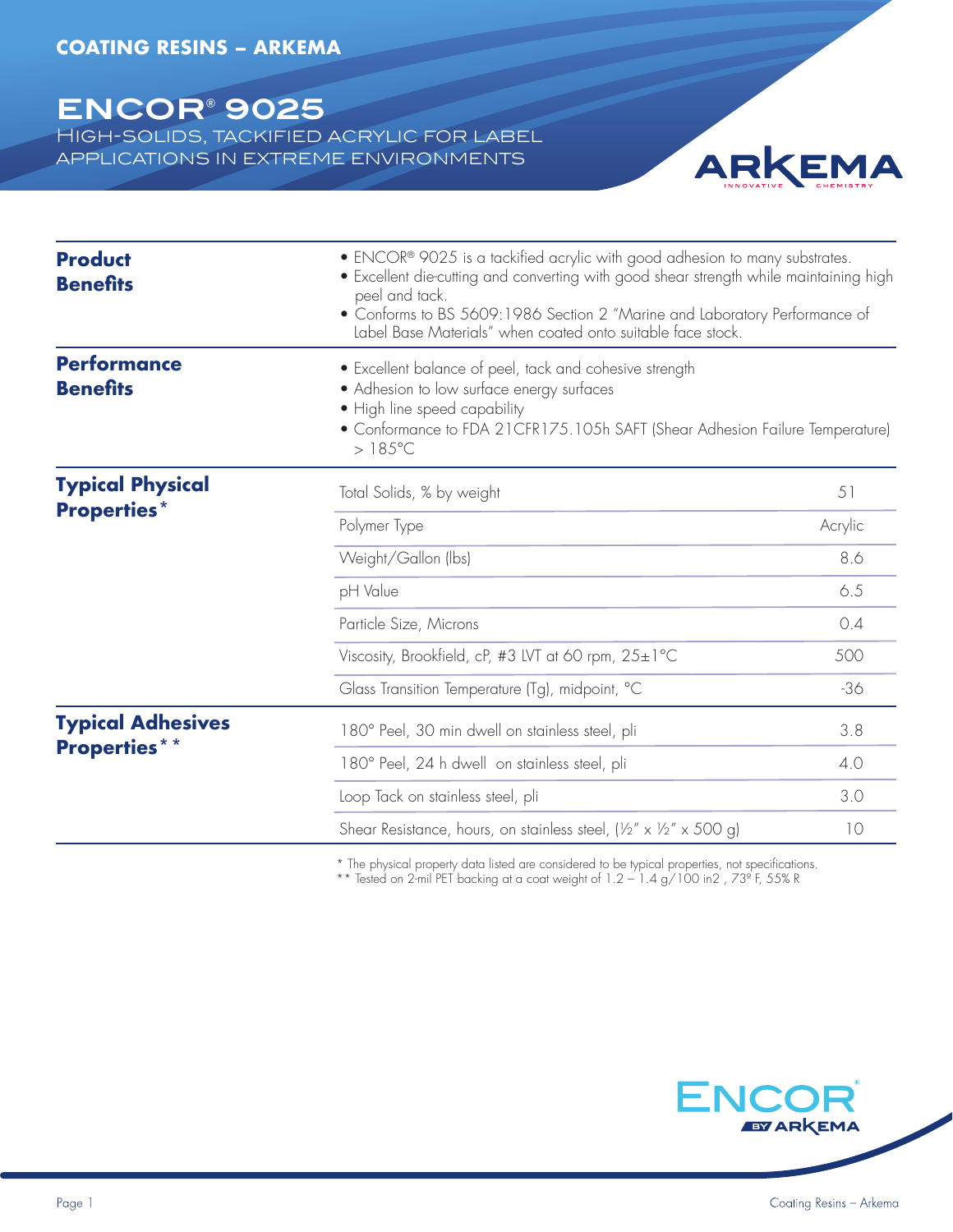## **ENCOR® 9025**

HIGH-SOLIDS, TACKIFIED ACRYLIC FOR LABEL APPLICATIONS IN EXTREME ENVIRONMENTS

| <b>SAMPLE PREPARATION</b>      |                                 |  |
|--------------------------------|---------------------------------|--|
| <b>Face Stock</b>              | 2.0 mil PET                     |  |
| <b>Release Liner</b>           | 5 mil siliconized release paper |  |
| <b>Adhesive Film Thickness</b> | $1.0$ mil                       |  |
| <b>Coating Method</b>          | <b>Transfer Coat</b>            |  |

| <b>TACK PROPERTIES: 25°C</b> |              |                 |
|------------------------------|--------------|-----------------|
| PSTC-16, Loop Tack           |              |                 |
| <b>HDPE</b>                  | $2.4$ lbs/in | 10.6 $N/2.5$ cm |
| Aluminum                     | $2.4$ lbs/in | 10.6 $N/2.5cm$  |
| <b>SS</b>                    | $3.9$ lbs/in | 17.3 N/2.5cm    |



\* The physical property data listed are considered to be typical properties, not specifications